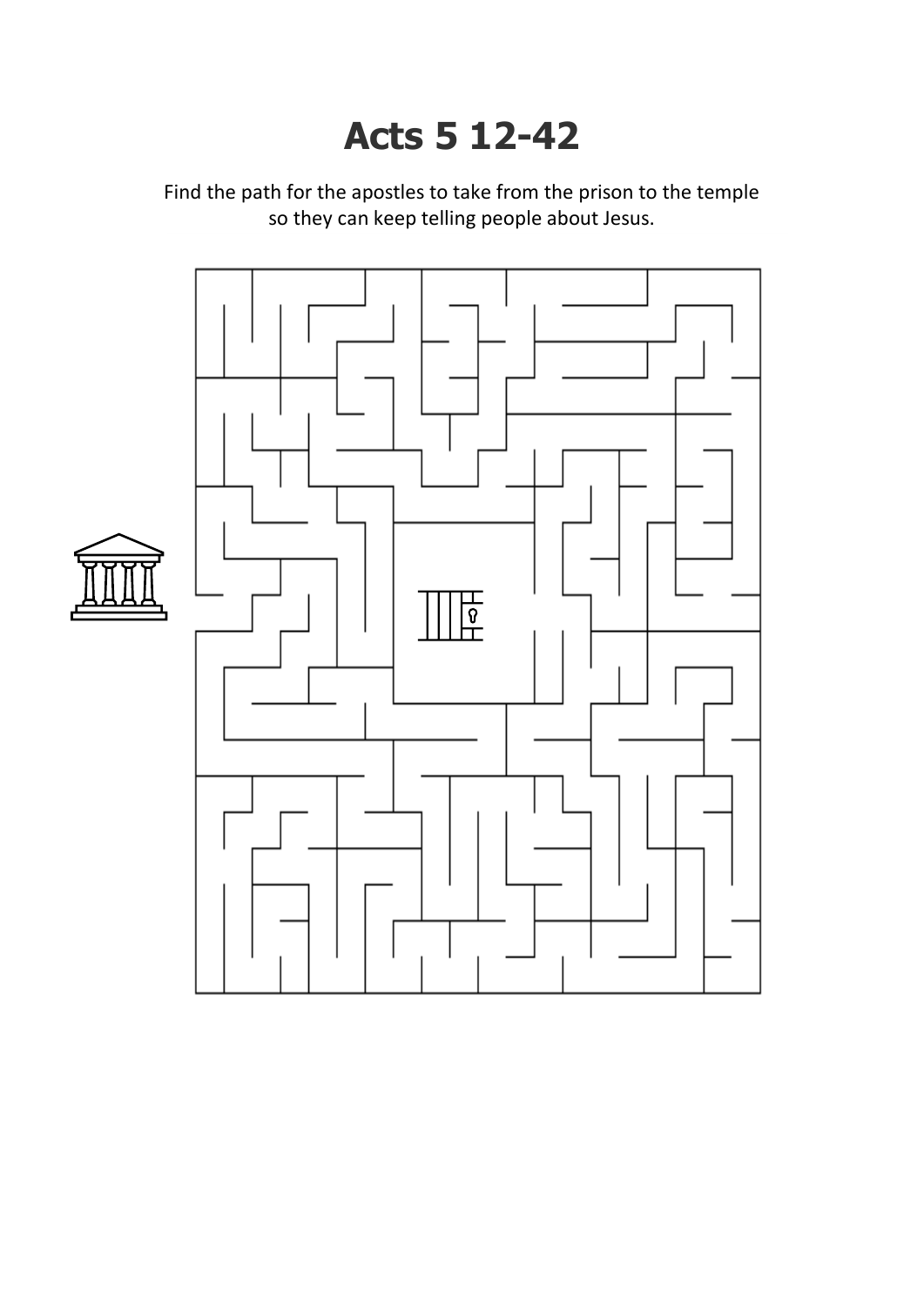## **Cryptogram**



## **Directions:**

This puzzle is called a Cryptogram. At the top there is a KEY that lists all the letters from A thru Z with a box below. Each of the letters has a corresponding number.

The bottom part contains a secret phrase. Each of the blanks has a number underneath it. Fill in the letters that correspond to the numbers below the blanks to solve the phrase.

ww.KidZone.<sub>Ws</sub> Cryptogram